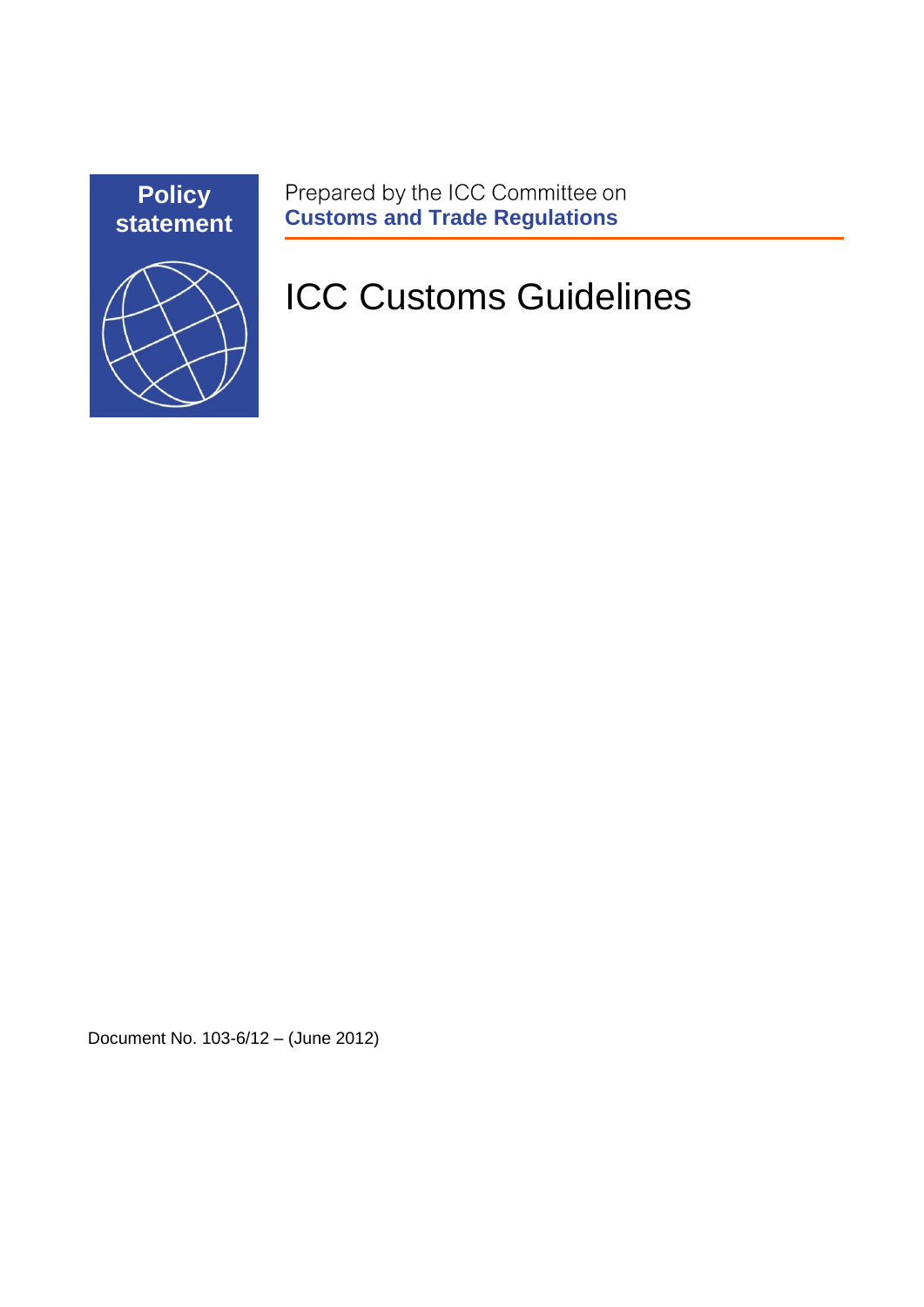#### **Introduction**

This 2012 edition of the ICC Customs Guidelines – produced within the framework of ICC Memorandum of Understanding with the World Customs Organization (WCO), presents a comprehensive set of practices that ICC considers should characterize all modern customs administrations. Their observance is of major value and importance for those engaged in trade and transport, particularly in developing economies.

They are accompanied and reinforced by a set of explanatory notes, expanding the bare text of each guideline and identifying its advantages to government, business and customs themselves.

The guidelines and explanatory notes draw on a wide range of WCO documents and ICC policy statements. Many guidelines, for example the use of risk-assessment techniques with pre-entry and post-audit procedures, are as favourable to better security and other border controls as to improved trade facilitation.

The guidelines make specific reference to the value of systematic customs/trade co-operation through memorandum of understanding programmes.

They have numerous uses. For example, they set out, in a convenient form, a summary list of key provisions that, cross-referenced to corresponding stipulations in WCO Conventions, can be readily expanded into a code of best customs practices.

Selected guidelines and explanatory notes have been assembled into toolkits for use in assessing customs practices in relation to such specific concerns as supply chain security and integrity.

They offer a unique basis for rapid, coarse-grid appraisals of customs quality as part of the more detailed trade facilitation enquiries which are now an essential element in many development bank and lending agency projects for physical infrastructure improvements, trade promotion or encouragement of inward foreign investment.

In this and other respects the guidelines and explanatory notes have a particularly useful outlet through the World Bank Global Facilitation partnership (GFP) where their use, alone or in conjunction with the GFP Trade and Transport Facilitation Toolkit, makes a practical contribution to the broadening current of ICC/World Bank co-operation, designed to bring world business into the most effective relationship with global development strategies.

They can serve as the basis for a regular review and classification of customs services and as a reliable index of their progress.

The guidelines also give ICC and other interested organizations a handy checklist to keep track of, and interrelate, the many customs modernization and reform activities now in hand in such regional economic groupings as the EU, APEC and NAFTA.

They can be used, along with the explanatory notes, in relevant WTO and OECD studies and discussions, to help chart the progress of the current trade facilitation drive to bring practical freedom for the international transaction into line with the policy objective of global trade and service liberalization.

The guidelines are revised periodically to reflect new trading, transport and administrative activities and requirements, particularly in the use of new advances in information and communication techniques.

The explanatory notes are also updated regularly to note any major developments in subjects dealt with in the guidelines, and to look ahead and identify likely, desirable customs innovation.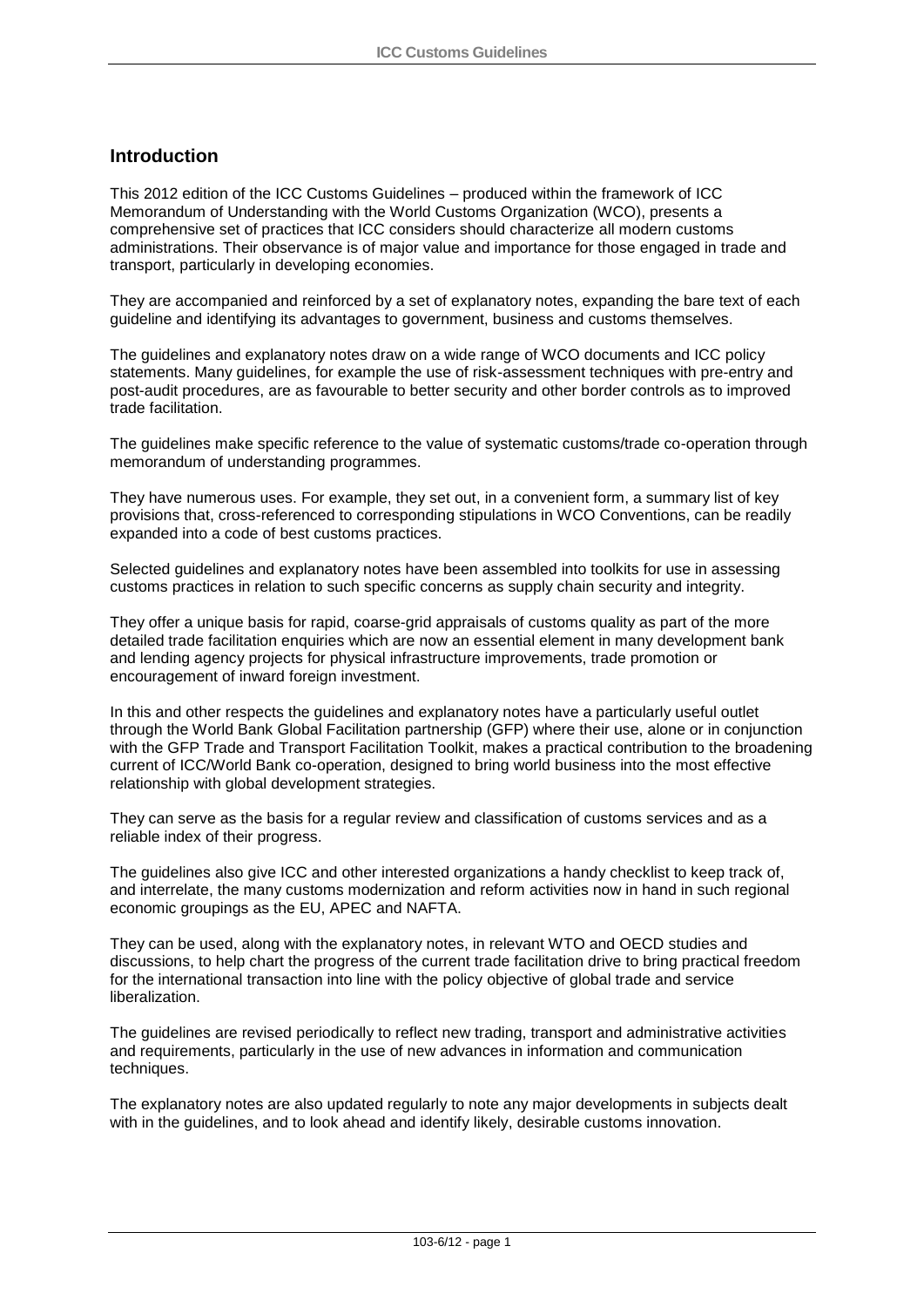The opportunity of the present revision has been taken to add a new guideline that supports the use of national single window and two guidelines that encourage customs administrations to criminalize the disclosure of proprietary information and to enforce anti-bribery policies.

Certain other procedures or practices may not be feasible, at the moment, in some countries by reason of legal constraints or gaps in enabling legislation and capacity building. It is no part of ICC's intention to ask customs to question or anticipate national legislation but all the practices set out in the guidelines have been satisfactorily applied by a number of leading customs administrations and ICC advances such proposals in the expectation that any remaining legal obstacles will be progressively removed.

The pace of change already accelerated by e-commerce and other new technologies is receiving extra impetus from strong security concerns, and a number of innovative proposals are under discussion in the WCO and elsewhere. Some leading customs administrations are examining the possibility of entering into multilateral agreements with other customs administrations for mutual assistance and recognition to strengthen common security and other border controls, offer traders optional end-to-end processing of international transactions and give mutual effect to premium procedures for jointly authorized traders.

These activities cannot be put forward, at the moment, as characteristic of all modern customs services, but ICC is confident that they will fall under this head by the time of the next guideline review.

The guidelines in no way imply any reduction in the responsibilities of traders to comply fully with customs laws and regulations. Indeed, they are intended to encourage mutual confidence and cooperation between customs and commerce, so that both can fulfil their respective obligations without conflict and to the broad public benefit.

ICC wishes to dedicate this document to the late John Raven, a long-standing member of ICC who was instrumental to this work for more than 20 years and who was a passionate and tireless advocate of strengthening the customs-business partnership.

## ICC Customs Guidelines

*A modern, efficient and effective customs administration:* 

#### **A. Strategic plan**

- **1.** Encourages participation of its business community in the development of a strategic plan, looking forward three to five years, which describes its overall strategy and key priorities, supported by an annual management plan containing more detailed targets, objectives and performance measures; publishes and informs the trading community accordingly;
- **2.** Publishes an annual review, updating strategy and reporting progress;

#### **B. Workforce and structure**

- **3.** Employs a highly professional workforce, which is recruited competitively, well-trained, adequately paid and screened for enforcement risks, with written, standardised job descriptions and objectives, supporting transparent career development and promotion policies;
- **4.** Establishes an independent internal security unit, or is subject to an equivalent external body, to deal with issues of employee integrity. These arrangements should be known to the trade community, which should be given information enabling them to contact the appropriate security agency as and when necessary;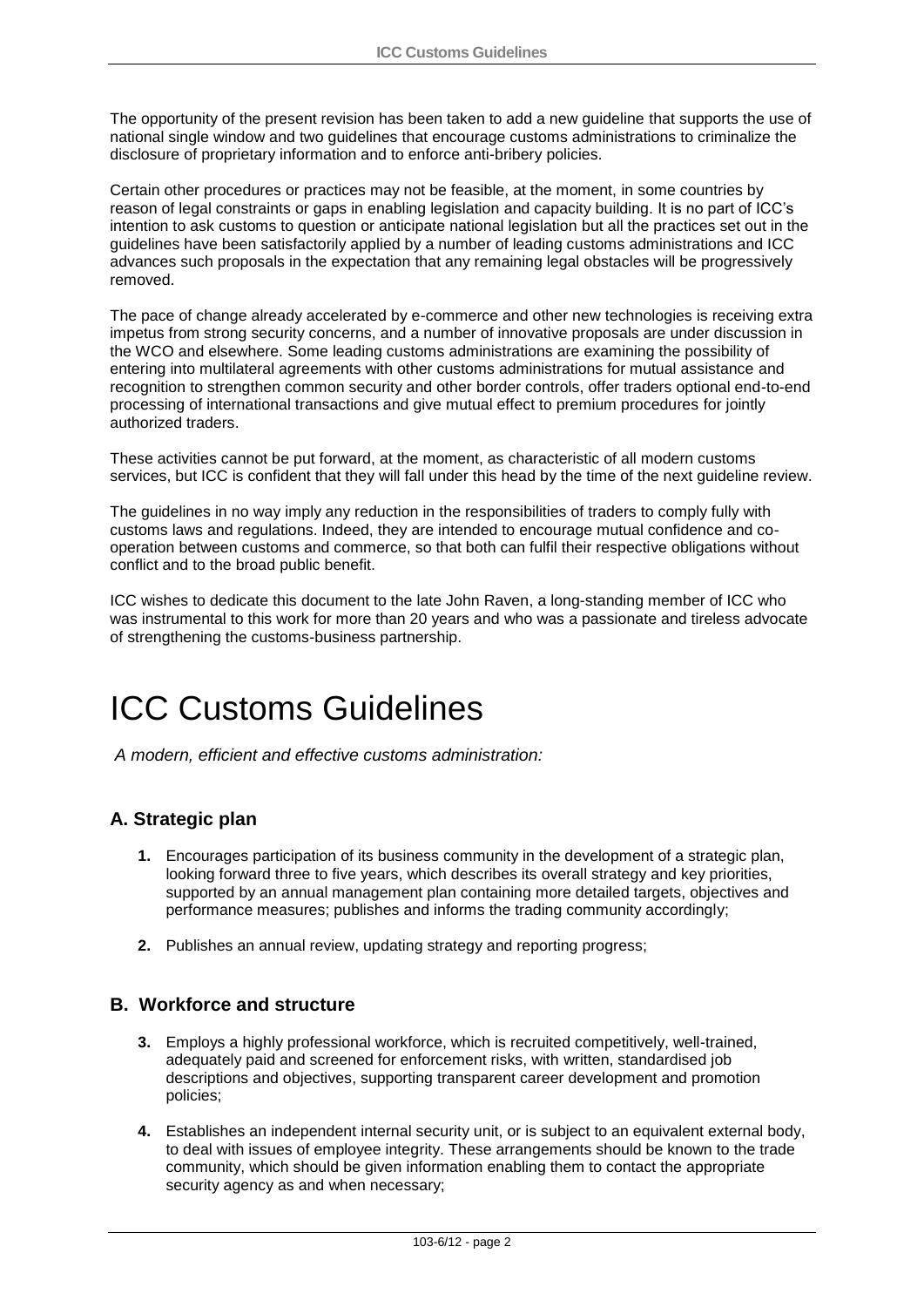- **5.** Ensures that all employees having contact with the public carry proper identification, which must be shown upon request;
- **6.** Trains officers in customs conventions, laws and process and to investigate complex frauds, and recommend appropriate action;

#### **C. Cargo processing (General)**

- **7.** Applies the Revised WCO Kyoto Convention including Transitional Standard 32.2 Authorised Person – or some Authorised Economic Operator equivalent, and actively supports regular review of the Convention by the WCO Management Committee;
- **8.** Applies the WCO Convention on Temporary Admission (Istanbul Convention) or the WCO ATA Convention and other related Conventions;

#### **D. Cargo processing (Inwards)**

- **9.** Establishes immediate release control systems, based on advance submission of prescribed data and post entry audit, that enable the importer or agent to obtain the goods prior to the completion of administrative requirements and payment of duties taxes and fees, regardless of weight, size, type of operator or carrier or mode of transport;
- **10.** Gives the declarant the option to enter data either manually or electronically and comply with essential control requirements at a place different from the location of the goods;
- **11.** Applies a *deminimis* regime, reviewed annually to take account of inflation, whereby certain goods, including documents, private gift packages and trade samples, not exceeding a certain value or weight, are exempted from import duties and taxes and from formal declaration procedures;
- **12.** Gives the importer the option to file entries personally or to use an agent;
- **13.** Releases goods at carrier's point of arrival, without requiring their interim transfer to a government-operated or -designated warehouse;
- **14.** Uses selectivity, based on automated compliance measurement and risk-assessment and profiling systems, to target suspect consignments and so minimise the incidence of physical examinations;
- **15.** Operates a corporate surety bonding system, or other appropriate means, such as a duty- and tax-deferral system, to protect the revenue and ensure compliance with customs laws without unnecessarily delaying the release of goods;
- **16.** Fixes, in the absence of any evidence of fraud, a reasonable limit on the time during which it can demand additional duties and/or the re-delivery of the goods;
- **17.** Develops the use of non-intrusive examination techniques, such as X-ray;
- **18.** Develops and applies performance standards, by for example, the WCO Time Release Study to check that its processing and release of goods are timely and meet reasonable business needs;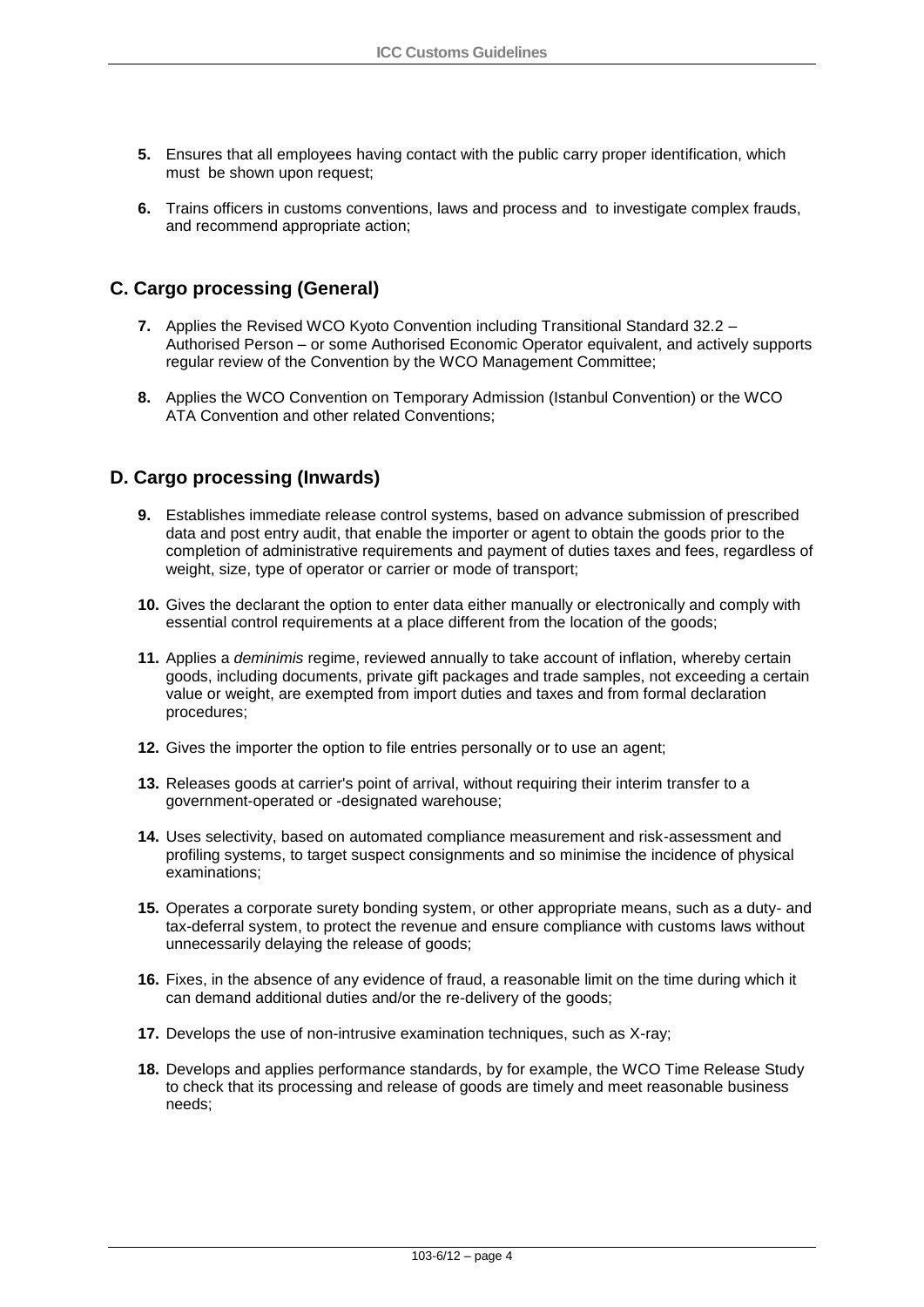- **19.** Replaces transaction-by-transaction treatment by account-based, post-entry procedures for importers with proven compliance histories and consistent import patterns (e.g., types of goods and origins);
- **20.** Has inter-institutional agreement to perform certain control functions, at the time of import, for other official agencies and links these agencies to customs automated systems and databases for targeting and risk-assessment purposes;
- **21.** Adapts its working hours to ascertained commercial needs and operational requirements, and operates any necessary overtime or other exceptional service systems on transparent cost bases negotiated with business clients;

#### **E. Cargo processing (Outwards)**

- **22.** Ensures that pre-export or pre-loading controls are not applied in ways, or at times or places, that could significantly affect the efficiency of the export operation;
- **23.** Accepts, as far as possible, a commercial document, e.g., invoice, weight note, containing the necessary particulars, as the export declaration, in place of an official form;

#### **F. Cargo processing (Transit)**

- **24.** Applies appropriate international transit conventions, for example, those noted in Annex E.1 of the Kyoto Convention;
- **25.** Co-operates closely with other customs administrations to assist effective control and facilitation of common transit traffic;
- **26.** Operates computerised systems, providing early, reliable notice of discharge of declarants', carriers' and guarantors' transit obligations and effective means of identifying and preventing fraud;
- **27.** Accepts that guarantees or deposits for the transit operation remove any need for supplementary undertakings or payments at points of entry;

#### **G. Transparency of Administration and Regulation**

- **28.** Publishes all customs regulations and makes them available to the public through the most modern and practical media, while ensuring that existing and new regulations and legislation are simple in form, content and presentation;
- **29.** Consults the trade community systematically, to obtain views on proposed new regulations and procedures, or amendments to existing requirements, and gives them timely notice of any changes;
- **30.** Adopts a Memorandum of Understanding programme, to improve and promote co-operation with the trade community in the areas of trade compliance, security, and effective interdiction of customs fraud, drug trafficking, infringements of intellectual property rights and threats to endangered species;
- **31.** Establishes an ombudsman, specialised in customs matters, as a medium for approaching the administration and a general information or office or section to deal with queries from the trading community;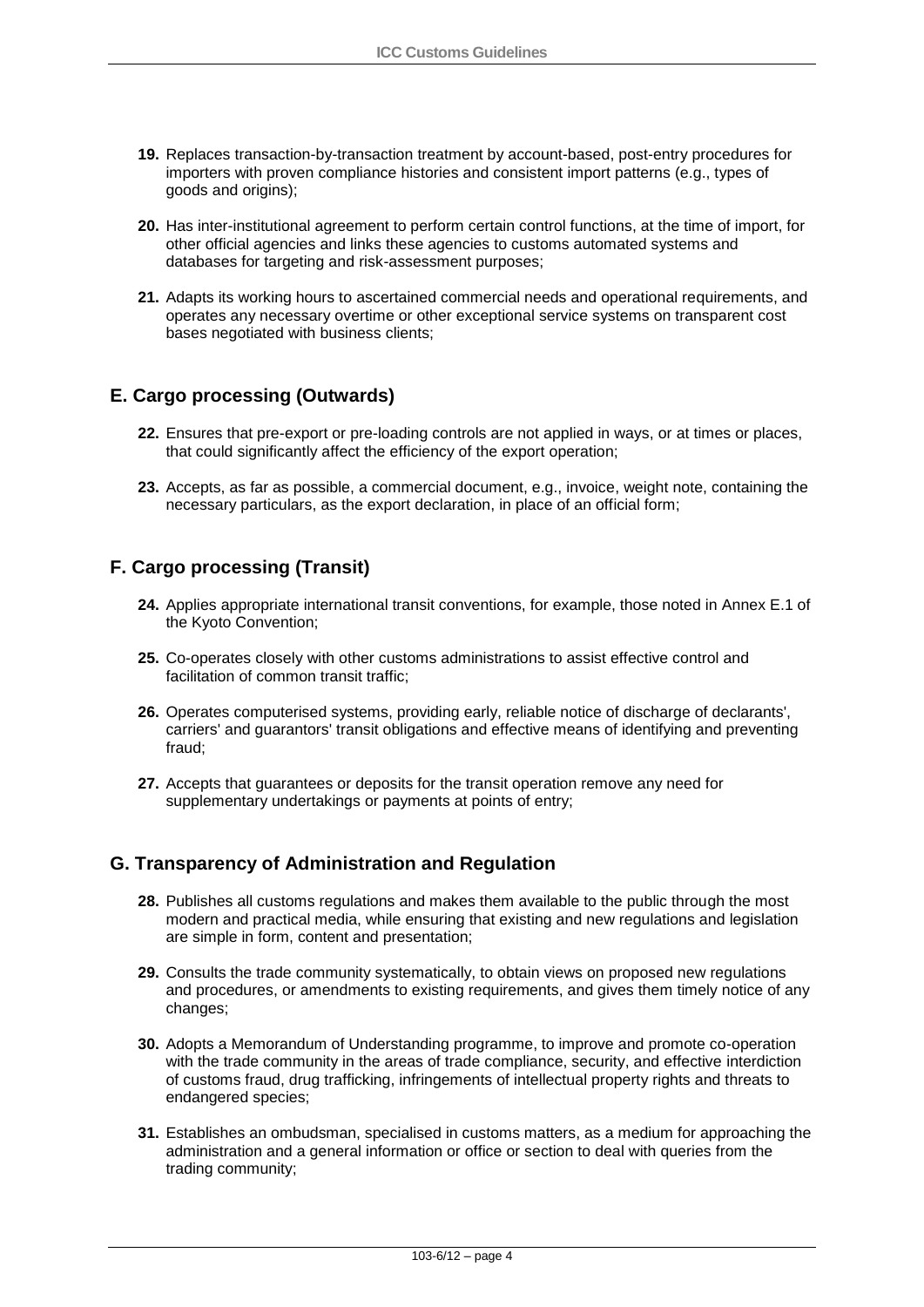#### **H. Automation**

- **32.** When introducing computer applications, customs uses relevant internationally accepted standards adapting wherever possible widely used technologies;
- **33.** Introduction of information technology is carried out in consultation with all relevant parties directly affected;
- **34.** Provides automated systems for the payment of duties, taxes and other fees by electronic means;
- **35.** Operates a nationwide automated system to provide electronic filing facilities for the trade community in respect of declaration data to be submitted at import and export and for bank and corporate sureties in respect of duty and tax guarantees and surety bonds;
- **36.** Is able to transmit and receive data nationally and internationally, using appropriate international standards including especially, the WCO Data Model;
- **37.** Makes tariff and related information data available worldwide to the trading community from an automated system;
- **38.** Establishes and operates an automated enforcement information system, using riskassessment and other modern control techniques;
- **39.** Requires, as a matter of routine, in automated systems, only those data items which can be clearly linked to significant gains in customs operational efficiency;
- **40.** Actively supports the use of national single window whether or not it is within the purview of the customs authorities:

#### **I. Tariff classification and valuation**

- **41.** Applies the WCO Harmonised System Convention;
- **42.** Applies the WTO Agreement on Customs Valuation;
- **43.** Issues timely binding pre-entry classification and valuation rulings, on request, which will be honoured by officers, throughout the customs territory;
- **44.** Identifies and makes available customs experts to advise the trade community on tariff classification and valuation matters;
- **45.** Provides a sound, scientific basis for classification decisions through the use of laboratory analysis, equipment and technology;
- **46.** Publishes tariff classification and valuation rulings, either in printed form or on electronic media, and makes them available to traders and other customs administrations;

#### **J. Origin**

**47.** Publishes current and proposed rulings related to origin determination for both preferential and non-preferential purposes; elicits and publishes public comments on proposed rules;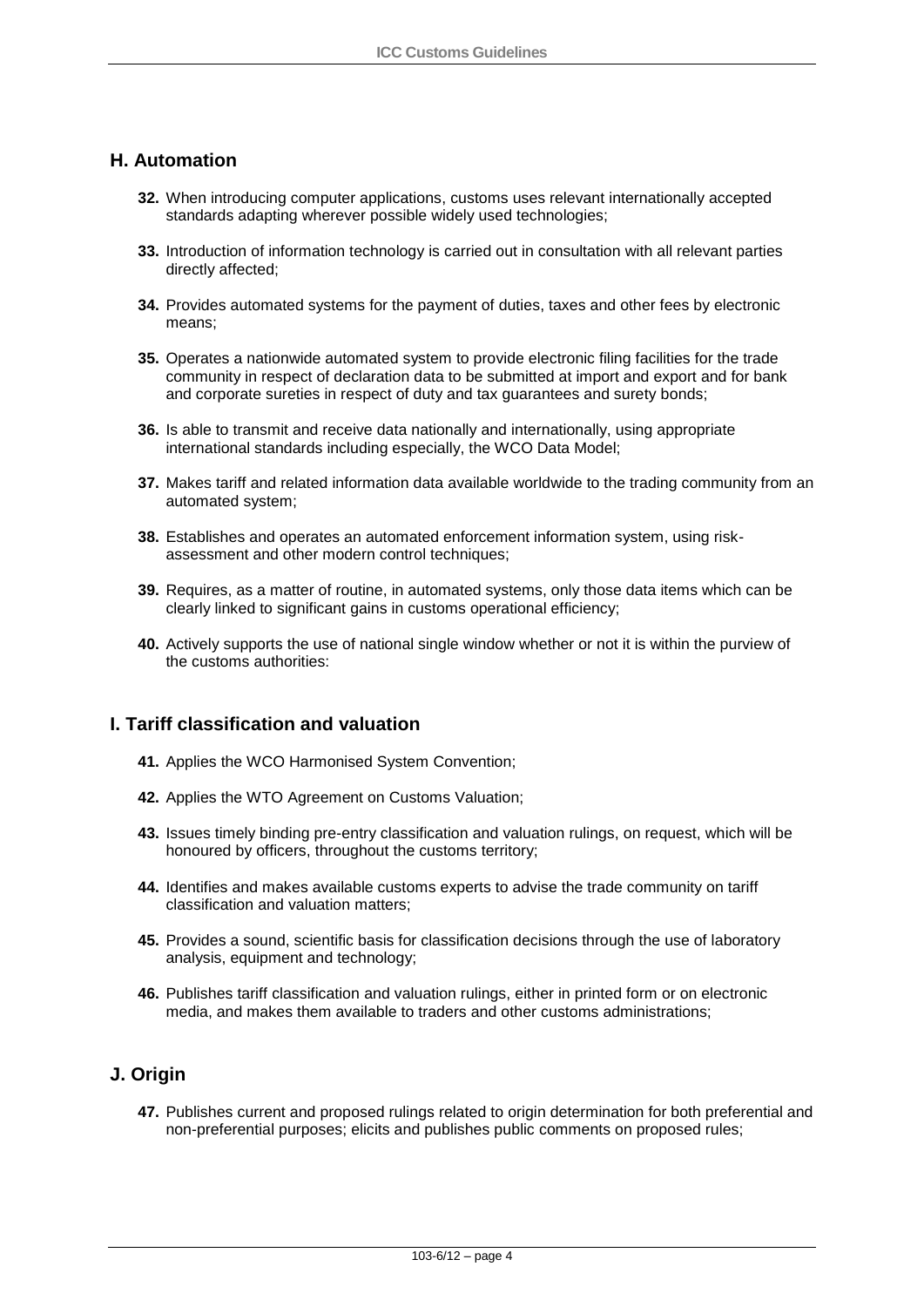- **48.** Publishes the policies and procedures that are to be applied to origin verifications carried out under free trade agreements;
- **49.** Accepts preferential and non-preferential electronic certificates of origin issued by trusted third parties, such as chambers of commerce;

#### **K. Disputes and sanctions**

- **50.** Accepts and applies the penalty regimes, related to administrative settlement, set out in Annex H.2 of the Kyoto Convention;
- **51.** Favours the resolution of disputes with traders through conciliation and financial adjustment rather than recourse to courts;
- **52.** Provides the means for the trade community to question or appeal decisions, by local officials, to a higher level, within customs, and, eventually, to a court of law, settling minor violations, normally, at the local level;
- **53.** Provides a clear voluntary disclosure/compliance mechanism enabling traders to make post entry corrections to declarations without the risk of penalty, audit or loss of privileges;

#### **L. International**

- **54.** Is a WCO member and participates in WCO and regional customs activities;
- **55.** Takes into account and shares information with, and provides technical assistance to, other customs administrations for enforcement and facilitation purposes.

#### **M. Corruption**

- **56.** Criminalizes the disclosure of proprietary trader information:
- **57.** Publishes and enforces internal anti-bribery policies.

\* \* \* \* \* \*